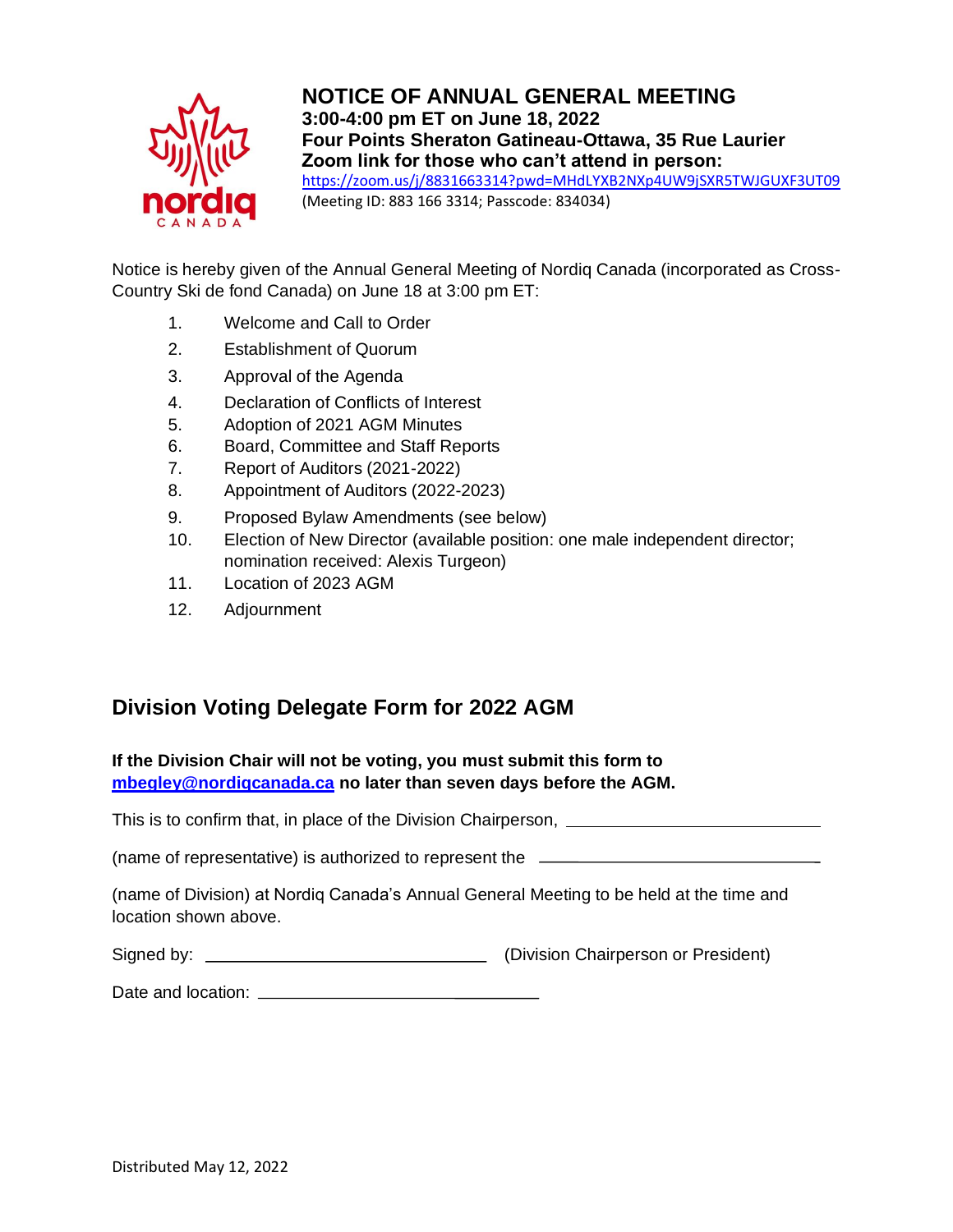# **Proposed By-law Changes**

## **It is proposed that Section 33 of the bylaws be amended as follows:**

Agenda – The agenda for the Annual Meeting will include:

- a. Call to order
- b. Establishment of Quorum
- c. Approval of the Agenda
- d. Declaration of any Conflicts of Interest
- e. Adoption of Minutes of the previous Annual Meeting
- f. Board, Committee and Staff Reports
- g. Report of Auditors
- h. Appointment of Auditors
- i. Business as specified in the meeting notice
- j. Election of new Directors
- k. Adjournment

The matters listed in the agenda are an exhaustive list of what members can vote on.

## **It is proposed that Section 35 of the bylaws be amended as follows:**

Quorum – A minimum of seven Division members or delegates representing a minimum of 65% of the votes that could be cast at a meeting will constitute a quorum. The members of the Corporation shall vote only on the election of directors, the appointment of the auditors, those matters on which members are entitled to vote under the Act and any specific matter that the Board determines shall be voted on by the members.

#### **It is proposed that Section 44 of the bylaws be amended as follows:**

Directors – The Board will consist of a minimum of eleven and a maximum of twelve Directors as follows:

a. Eight Independent Directors

Distributed May 12, 2022 b. Two Athlete Directors (one male and one female)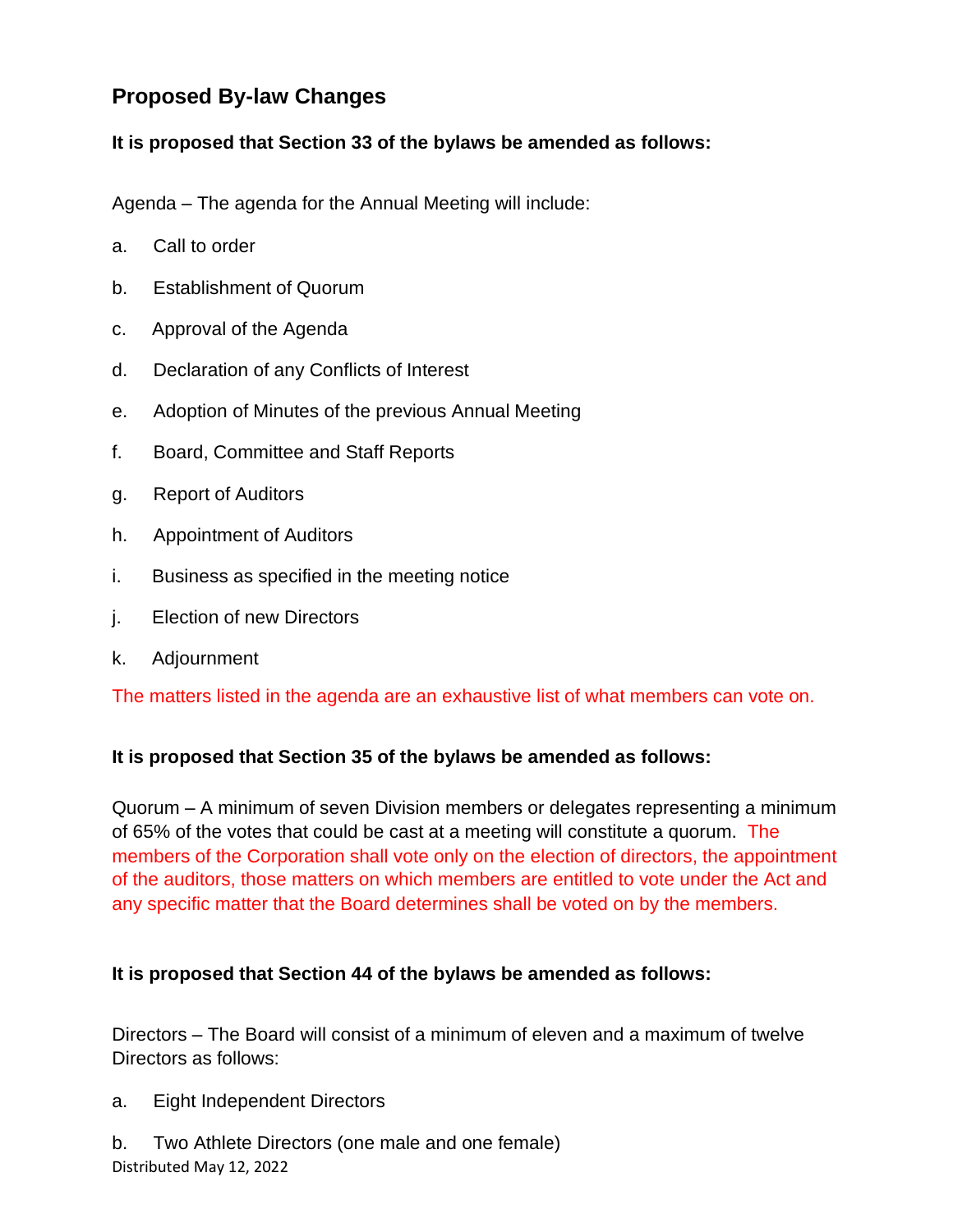- c. A member of the Division Chairs Council elected by the Division Chairs Council
- d. In addition to the Directors specified immediately above, the Board may, at its sole discretion, resolve to appoint a Director to serve for a one-year term expiring at the next Annual Meeting.

Directors from a.,b., c., and d. may not hold a Management Position or CEO or executive role in the Corporation during the tenure as a Director and for 12 months thereafter.

#### **It is proposed that Section 47 of the bylaws be amended as follows:**

Nominations Committee  $- A$  Standing Nominations Committee will be created that will be responsible for soliciting nominations for the election of the Directors. The Nominations Committee will have the following composition:

- a. Current Chair of the Board
- b. A former Chair of the Board (appointed by the Board)
- c. An independent Director of the Board
- d. One of the current Athlete Directors
- e. An appointee of the Women's Committee
- f. Two individuals, not from the same Division, to be appointed by the Division Chairs Council.

Any Director, independent or otherwise, that is up for re-election shall not be on the Nominations Committee.

#### **It is proposed that Section 52 of the bylaws be amended as follows:** Terms –

- a. Independent elected Directors will hold office for a term of three years and will hold office until their successors have been duly elected in accordance with these Bylaws, unless they resign, are removed from or vacate their office. Independent Directors may serve a maximum of two consecutive terms.
- b. A sitting Chair of the Board may serve an additional term for a maximum of nine consecutive years but may not serve as Chair longer than six years. Do we need this with our change to Directors nominate a board chair annually after the agm

Distributed May 12, 2022 If a Director served as Chair of the Board for at least two one-year terms as chair, in a three-year term that person may serve an additional term as a Director for a maximum of nine consecutive years but may not serve as Chair longer than six years.